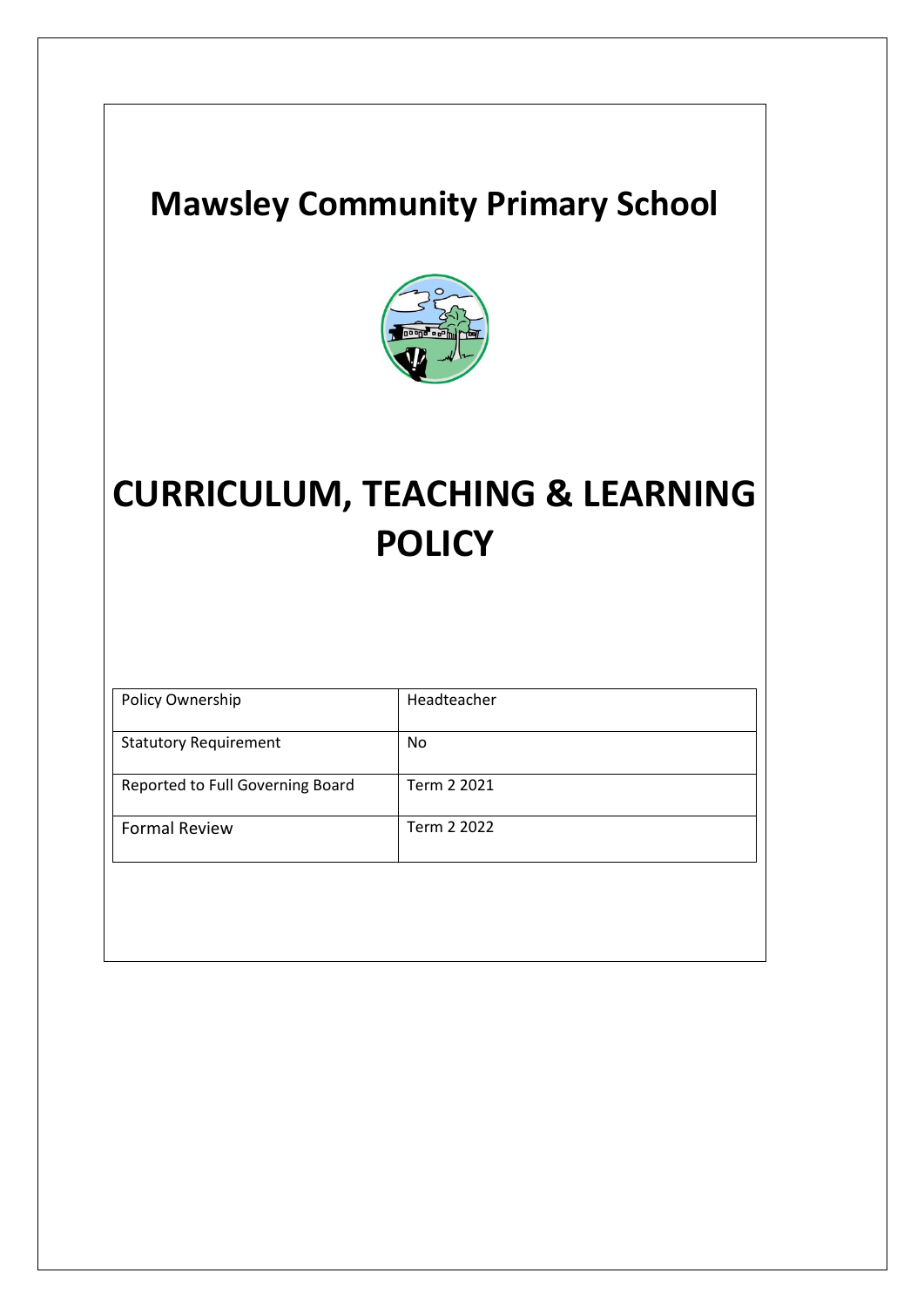### **Mawsley Community Primary School Curriculum, Teaching and learning Policy**

#### **Introduction**

At Mawsley C.P. School we believe in the concept of lifelong learning, and in the idea that both adults and children learn new things every day. We maintain that learning should be a rewarding and enjoyable experience for everyone. Through our teaching we equip children with the skills, knowledge and understanding necessary to be able to make informed choices about the important things in their lives. We believe that positive teaching and learning experiences help children to develop self-esteem and research confirms this supports mental health and a successful future.

#### **1 Aims**

At Mawsley School we promote an ethos where all children are challenged and supported to achieve their personal best. Through the promotion of independence, inquisitiveness and determination children are empowered to want to be the best they can be. Children at Mawsley are entitled to an education where their needs are met and they are provided opportunities to gain the skills and knowledge to grow into young people who contribute positively to society and succeed in life. Life skills and social skills will be embedded to ensure children are well prepared when they move on.

We value the breadth of the curriculum that we provide in terms of sporting, community and artistic events. We aim to foster curiosity and enthusiasm in our children, and to help them become independent and life-long learners. Above all, we believe in making learning engaging, motivating and challenging alongside developing happy and physically and mentally healthy children.

Our curriculum fulfils the requirements of the [National Curriculum programmes of study,](https://www.gov.uk/government/collections/national-curriculum) which all maintained schools in England must teach. It fulfils the requirements for inclusion and equality as set out in the [Special Educational Needs and Disability Code of Practice 2014](https://www.gov.uk/government/publications/send-code-of-practice-0-to-25) and [Equality Act 2010,](http://www.legislation.gov.uk/ukpga/2010/15/part/6/chapter/1) and refers to curriculum-related expectations of governing boards set out in the Department for Education's [Governance Handbook.](https://www.gov.uk/government/publications/governance-handbook)

In addition, it fulfils the requirements for promoting the learning and development of children set out in the [Early Years Foundation Stage \(EYFS\) statutory framework.](https://www.gov.uk/government/publications/early-years-foundation-stage-framework--2)

The subjects covered by this policy are Reading, Writing, Maths, Science, History, Geography, Computing, Physical Education, Art, Design Technology, Music, French, Religious Education and Personal Social Health Education (Alternatively known by the Relationships and Sex and Health Statutory Curriculum 2020). Please refer to our additional English and Mathematics policies for more detailed guidance on these curriculums and teaching and learning principles.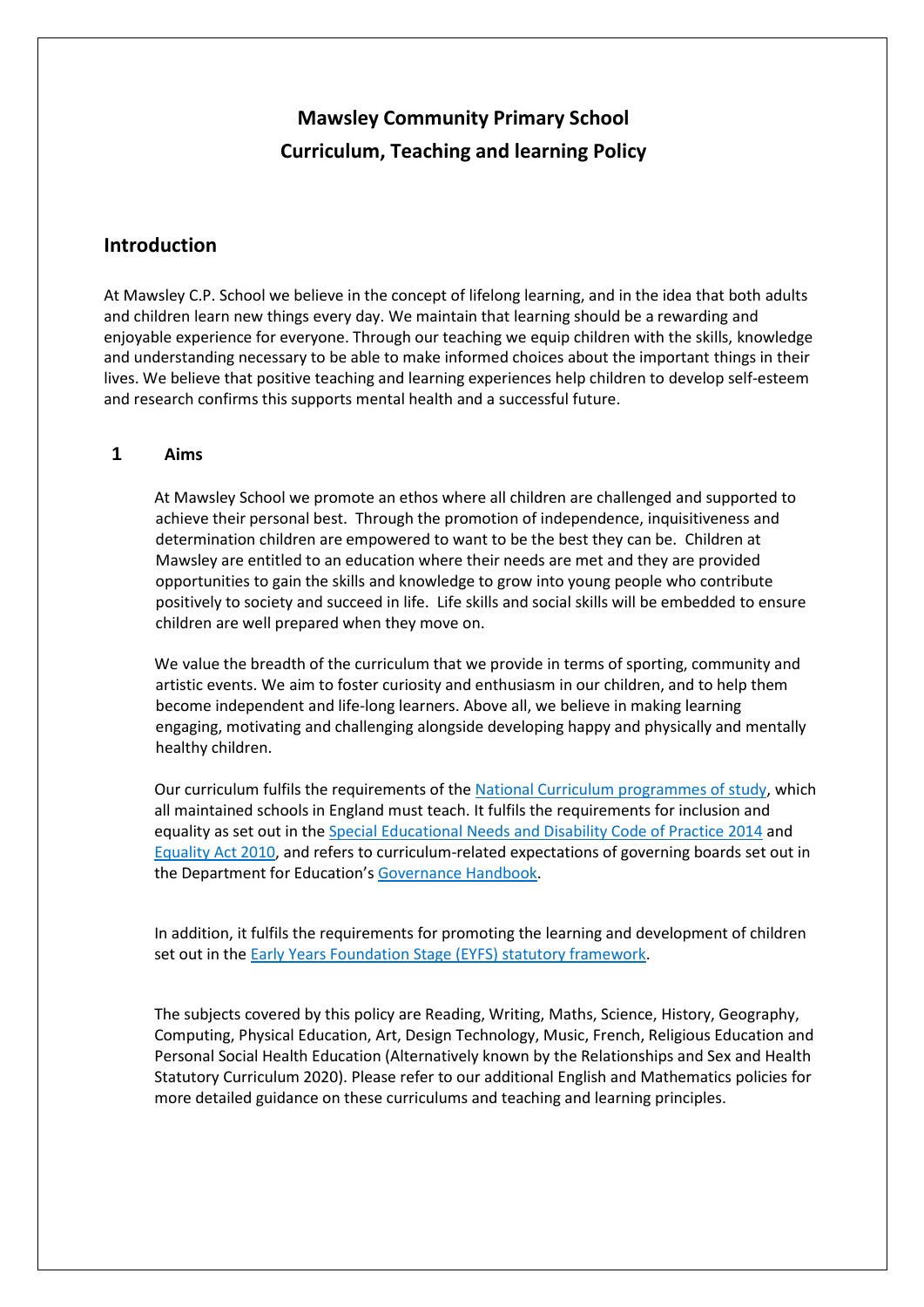#### **2 Values and Drivers**

- **2.1** Mawsley values upon which we have based our curriculum:
	- We value children's uniqueness, we listen to the views of individual children, and we promote acceptance for the wide diversity of our children and our wider school community.
	- We value and support the spiritual, moral and personal development of each individual, as well as their intellectual and physical growth.
	- We value the rights enjoyed by each person in our society. We respect each child in our school for who they are, and we treat them with fairness and honesty. We want to enable each person to be successful, and we provide equitable opportunities for all our pupils. We ensure equal access to learning for all pupils, with high expectations for every child and appropriate levels of challenge and support.
	- We have adopted, practise and celebrate the Olympic and Paralympic values to ensure our children understand how to behave to achieve their potential, these are; courage, determination, equality, excellence, respect, friendship and inspiration.
- **2.2** Mawsley curriculum drivers through which we prioritise the experiences of our learning:
	- Community matched with our value friendship our school is the heart of the community and we want our children to understand their role within the community, being able to take accountability for their community including positive social action.
	- Diversity matched with our values equality and respect our children are taught to appreciate and value the diversity of modern Britain and the wider global community. We equip our children with the knowledge and cultural capital they need to succeed in life. Our focus on diversity takes account of the protected characteristics with a significant consideration to disability, ethnicity and LGBTQ visibility within our curriculum.
		- •Growth matched with our values courage, determination, excellence and inspiration we are continually developing our children's mind-sets to ensure they can be independent, reflective and aspirational learners.

#### **3 Safeguarding and the role of PSHE**

- **3.1** Our strongly PSHE focused curriculum is a key element of our safeguarding strategy. Our protective behaviours ethos is not only the foundation of our weekly lessons but also the collective strategy employed by all staff to relate to our children and use all opportunities to develop our children's sense of personal responsibility and safety, self-worth and self-esteem.
- **3.2** Our programme of study is created specifically for our children taking into consideration the safeguarding context of our locality and children, fulfilling all requirements of the Relationships and Health Education 2020.
- **3.3** There is also a significant focus upon both the physical and mental health of our community. Supporting the children's physical development and responsibility for their own health and enable them to be active including the range of extra-curricular activities we offer children.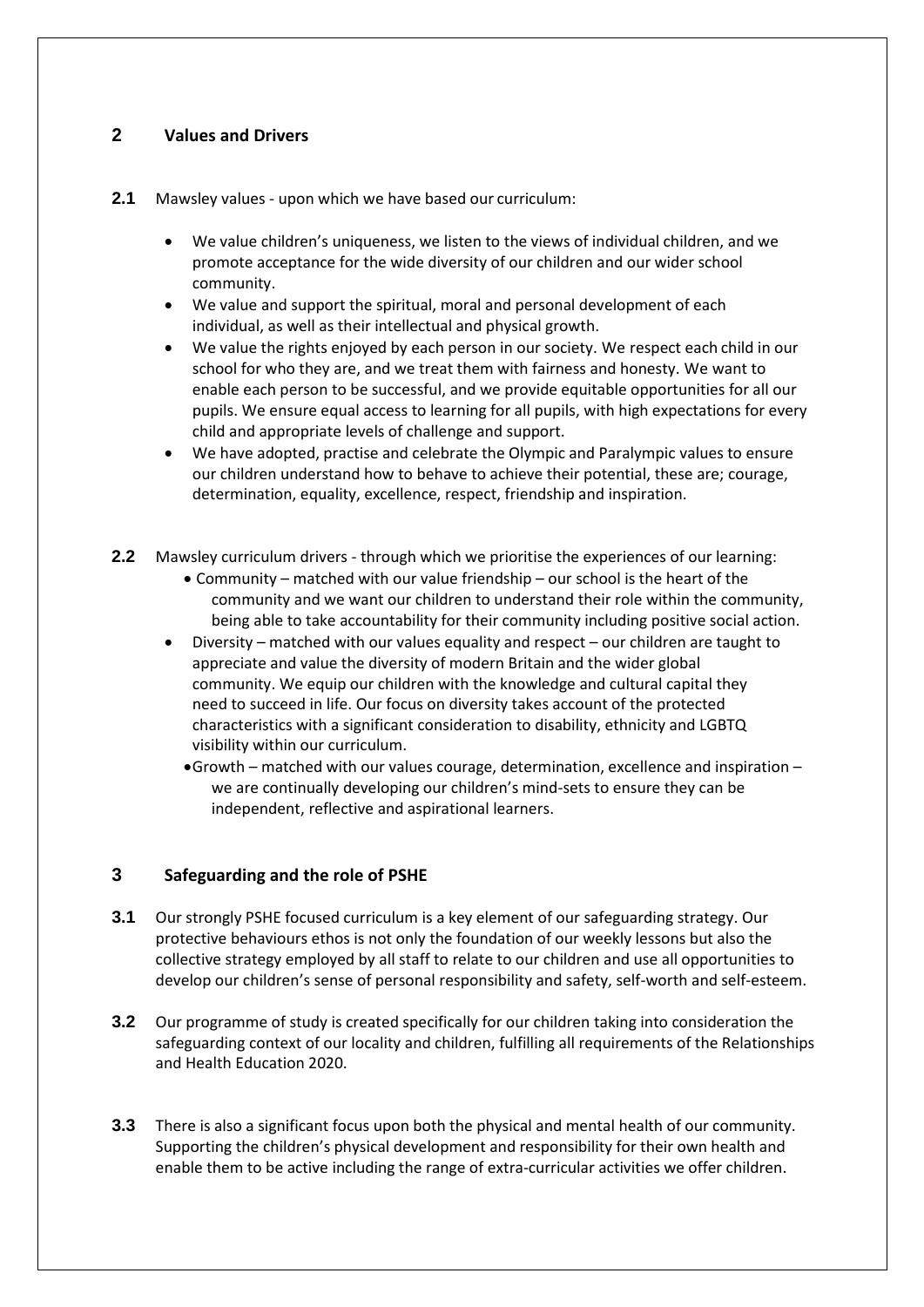- **3.4** We also recognise the impact of transition upon our children and build in support for transitions at all stages e.g. transition into school in the foundation stage, transitions between key stages and year groups and ultimately the transition to secondary school.
- **3.5** The health and safety of our children during their learning time is also given upmost consideration by staff and where subjects or lessons have a practical nature or are taught using specialist equipment risk assessments are completed to protect children against any foreseen dangers within our school environment.
- **3.6** We see the wider world as a great teaching tool and complementary factor to giving our children a breadth of learning environments, which is why every year group has a day trip built into their curriculum. Day trips are linked to our school curriculum to enrich the learning experiences and secure the memory links of specific topic areas. Residential trips are held in Key Stage Two to develop our children's independence, co-operation and ability to experience a wider set of personal and social skills by completing activities we cannot provide in school. These trips are all risk assessed in line with our Management of Learning Outside Policy. Local field trips, as recommended in the National Curriculum, also take place within year groups and are covered by risk assessments.

#### **4 Effective Learning**

- **4.1** When teaching, we focus on motivating the children and building on their skills, knowledge and understanding so that they can reach the highest level of personal achievement.
- **4.2** The Curriculum, Teaching and Learning Policy has been formulated to provide a basis for staff to evaluate the quality of learning and teaching in their classroom and across the school. Teachers make ongoing assessments of each child's progress and they use this information when planning their lessons: enabling all abilities to be taken account of. Our prime focus is to develop and further the knowledge and skills of all our children, striving to ensure that all tasks set are appropriate to each child's level of ability enabling good progress to be made.
- **4.3** When planning work for children with special educational needs, we give due regard to information and targets specific to the individual. Teachers modify learning and teaching as appropriate for children with specific learning considerations and disabilities. We value each child as a unique individual and teachers are familiar with the relevant equal opportunities' legislation covering protected characteristics such as ethnicity, LGBTQ and disability. We will endeavour to meet the needs of all our children and to ensure that we meet all statutory requirements related to matters of inclusion.
- **4.4** When teaching academically more able pupils, we believe that provision is generally most effective when it is made within the classroom, through a stimulating, challenging curriculum. We plan our teaching and learning so that each child can aspire to the highest level of personal achievement. Where a child's ability sits beyond that of their peers and year group additional resources, programmes or staff may be considered, to ensure they learn at a level where the challenge is appropriate to their needs.
- **4.5** Our teachers and teaching assistants make a special effort to establish positive working relationships with all children in the class and school. We treat the children with kindness and respect. We treat them fairly and give them equal opportunity to take part in class activities.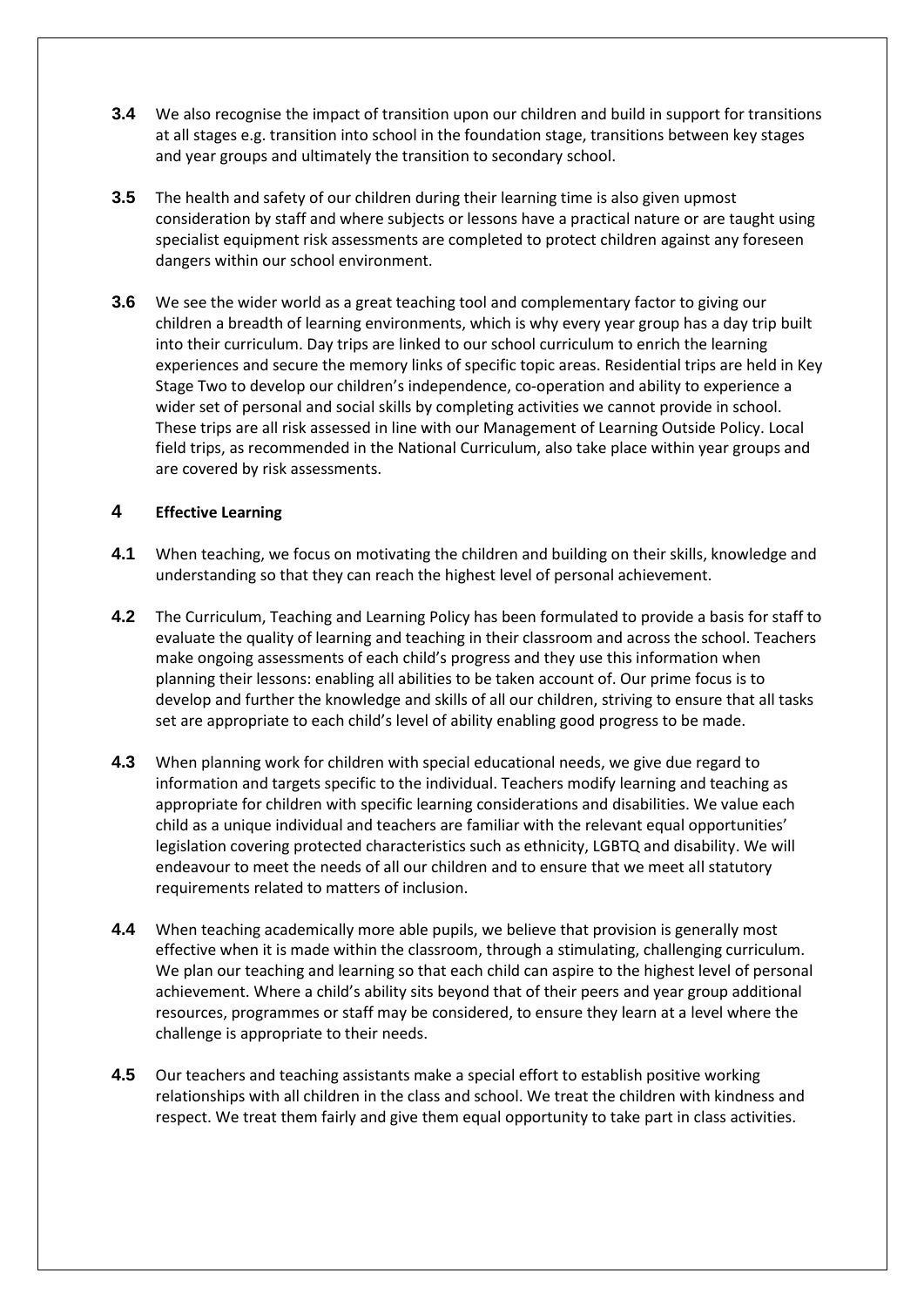- **4.6** All our teachers follow the school policy with regard to behaviour and classroom management. We set and agree with children the class code of conduct, and we expect all children to comply with the rules that we jointly devise to promote the best learning opportunities for all. We praise children for their efforts and, by so doing, we help to build positive attitudes towards school and learning in general. We insist on good manners and behaviour at all times. When children do not behave as expected we follow the guidelines for consequences as outlined in our behaviour policy.
- **4.7** Our classrooms are effective learning environments. We use displays as learning prompts and for the children and to celebrate good examples of work. We ensure that resources are available and accessible so that children may develop their independence in moving their own learning on.
- **4.8** All our teachers and teaching assistants reflect on their strengths and weaknesses, and plan their professional development accordingly following lesson visits. We do all we can to support our teachers and teaching assistants in developing their skills so that they can continually improve their practice. We conduct all our teaching in an atmosphere of trust and respect for all.

#### **5 Organisation and planning**

- **5.1** Our curriculum is developed to promote a positive attitude towards learning which enables children to develop knowledge, understand concepts and acquire skills, and be able to apply these in relevant situations. We provide a broad and balanced education for all pupils that is coherently planned and sequenced towards cumulatively sufficient knowledge for skills and future learning and employment.
- **5.2** Within each subject, leaders determine the most logical sequence in which to teach and revisit all the National Curriculum Programmes of study and/or any additional content we consider relevant to develop our children's cultural capital. Our foundation subject curriculum is split into six terms; two terms of 'Discover' and two terms of 'Explore' where history and geography become our driver subjects and two terms of 'Create' where inspiration is taken from a National or world event.
- **5.3** With the humanities as an initial foci, topics are built around the geography/history theme of the term. Other subjects such as literature, art, DT and music are then closely linked to create a joined up cross-curricular approach which offers coherence and efficiency to the learning and rich opportunities for children to develop a range of transferable knowledge and skills.
- **5.4** Each subject is characterised by knowledge drivers, which are constructs used to create links between topics across both the key stage and the primary phase to support the transference of knowledge from short term to long-term memory. Knowledge drivers are taught through the National Curriculum programmes of study and revisited throughout the year and also across years using 'Memory Moments' as a plenary strategy in lessons to continually require children to draw upon their knowledge and learning from previous weeks/terms/years to stimulate memory schema connections continually.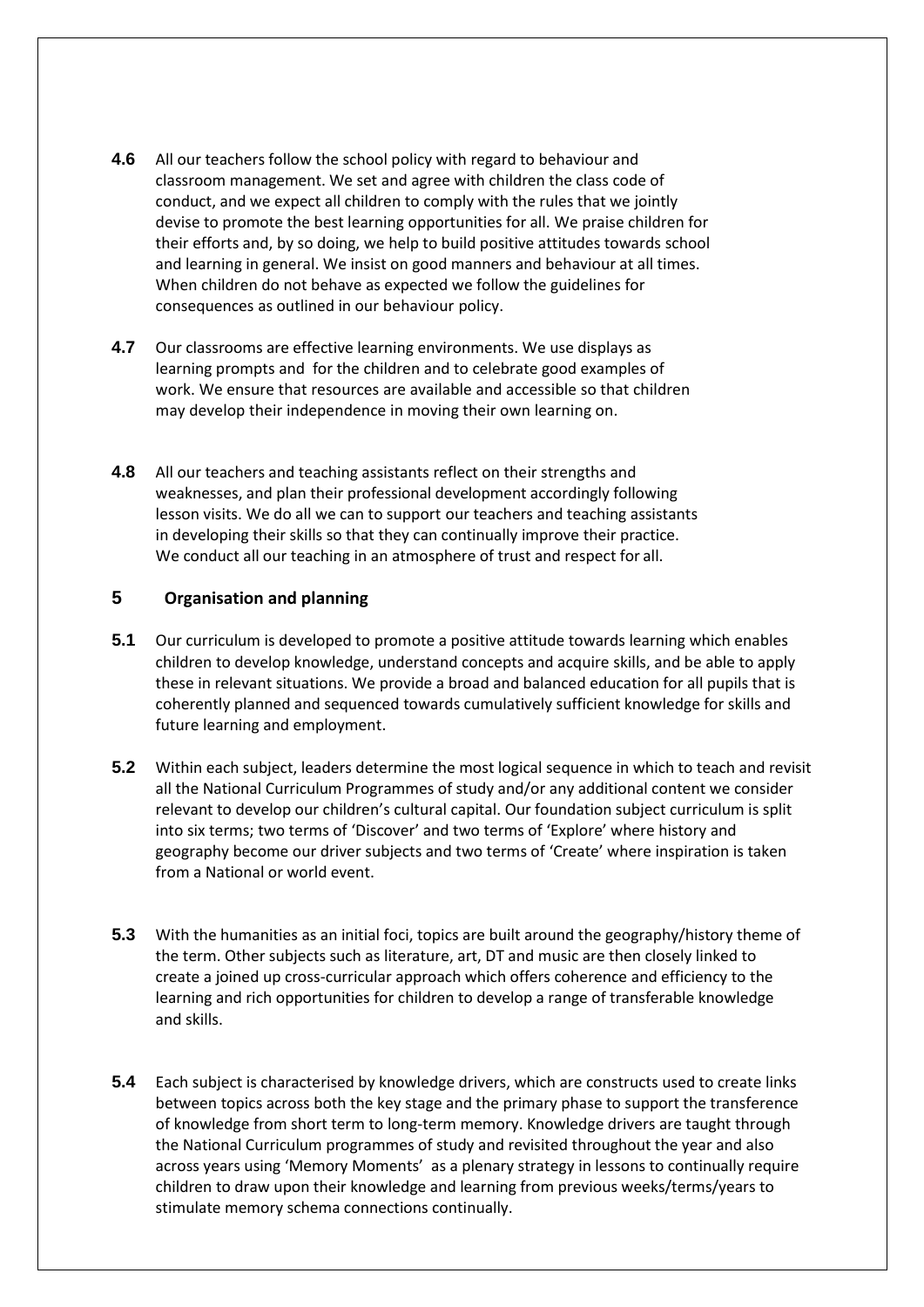- **5.5** Long- term maps are developed by subject leaders who use their expert knowledge to create the best sequence of learning from Year 1 to Year 6, considering the accessibility of the knowledge drivers and revisiting of learning. The plans show the order in which lessons/topics should be taught the National Curriculum objectives covered and also the learning vocabulary to be taught. These plans are reviewed on an annual basis considering the needs/views of the children, feedback from the teachers and where relevant parents and wider community.
- **5.6** Medium term plans breakdown National Curriculum objectives into key knowledge/vocabulary to be taught, learning intentions and also show assessment criteria through which children and teachers will be able to ascertain if the learning has been successful.
- **5.7** Short-term plans are not a requirement of our curriculum however may be utilized where teachers feel is necessary. More frequently child centred presentations are used to structure the flow of lessons and activities to support learning.
- **5.8** In reading and English lessons planning is focussed more tightly around the National curriculum statements, book focusses selected specifically for content or curriculum links by the subject leader and then year group specific spelling, punctuation grammar objectives.
- **5.9** In maths we follow the Power Maths scheme and utilise the detailed planning of the scheme alongside the lesson presentations, adapting them where needed to suit our children's learning needs.
- **5.10** In Key stage 1 and Key Stage 2 we organise our curriculum to be taught within core weeks and wow weeks, this ensures we have enough time to develop the skills of all subjects in a creative and progressive manner. Core weeks include english, maths, science, PSHE, ICT, RE, French (KS2), PE and Brainboost. Within our wow weeks maths, R.E. and P.E. lessons continue. The main focus in wow weeks is the arts - Music, Art and DT and reading lessons connected directly to the art or DT content to build knowledge e.g. composers or artists being studied.
- **5.11** Reading across the curriculum is promoted through our 'Power up' lesson strategy. In all lessons (with the exception of maths, PSHE and French) the beginning of each lesson will have a piece of age appropriate reading which is relevant to the learning intent of the lesson/topic. Children are given time to read and then asked questions based on the information to model reading for understanding and learning. Where applicable and in all examples of PE Power up's our curriculum driver of diversity is the core focus to ensure constant visibility to equality groups such as LGBTQ, ethnicity and disability in a meaningful and relevant context.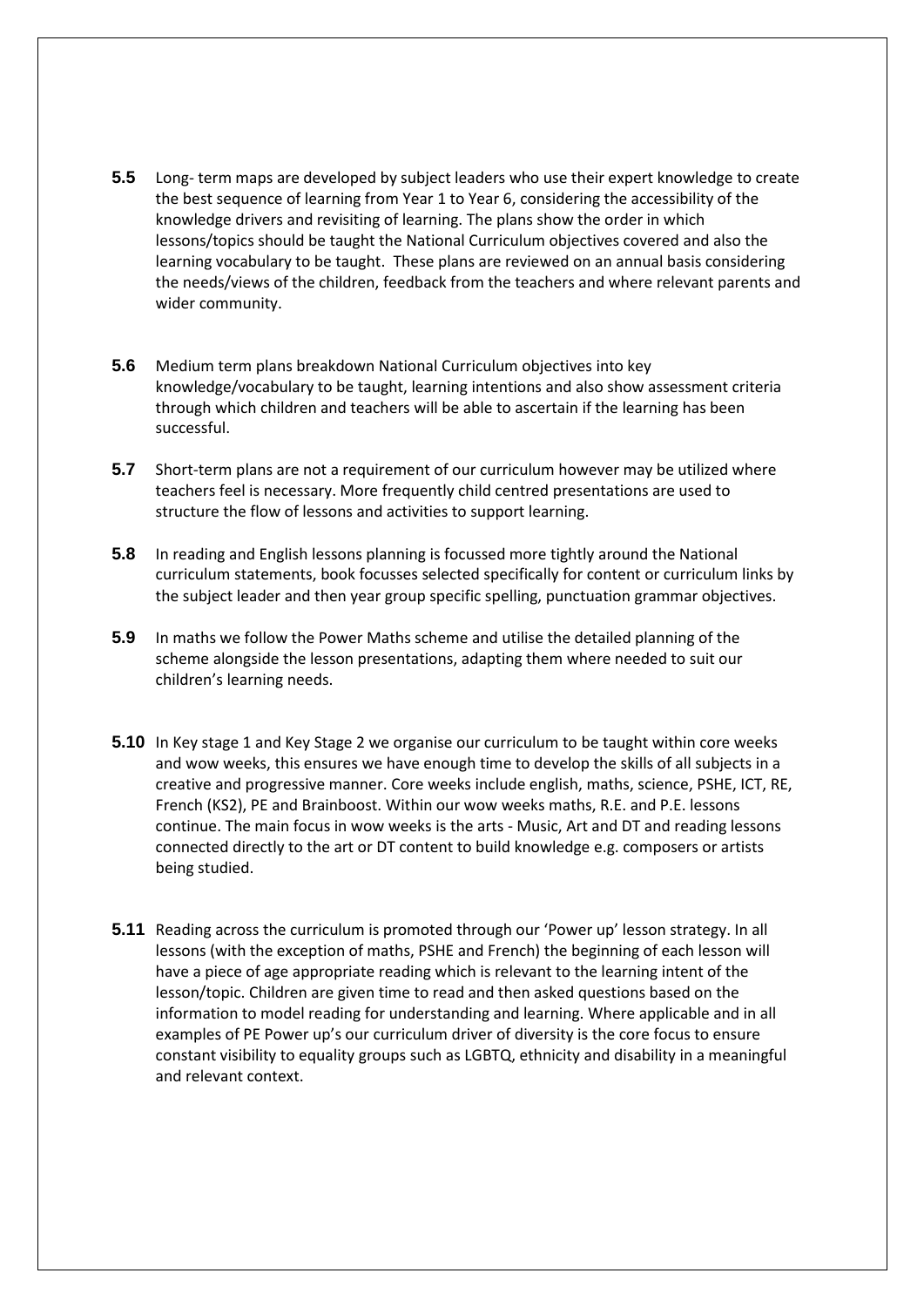- **5.12** Our curriculum is also enhanced and extended through our school designed "Brain Boost" activities. Throughout the year teachers plan a range of activities and experiences for children in either mixed age groups or single age groups. These activities work on developing key skills we believe are important to our children's development in terms of creativity, mindset, topical issues, personal skills and social action. Projects are changed annually to meet the development needs of the children or their interests. These include topics to support our curriculum drivers and values e.g. developing growth mind-set, promoting charitable social action, strengthening community links and performance inspired arts.
- **5.13** We promote vocabulary development in every year group and children have vocabulary lessons to develop their ability to use a wide range of vocabulary in their spoken and written work and also understand more sophisticated technical language in subjects such as science, geography and history. Vocabulary lessons are one of the ways that we aim to improve the cultural capital of our children and expose them all to high quality language.
- **5.14** Assessment is carried out in a number of ways;
	- Each lesson is assessed against assessment criteria to establish how well children have learned and understood the lesson intent.
	- Foundation subjects are then teacher assessed at the end of each unit and this data is accumulated during the children's journey through school to enable teachers to revisit areas which require further consolidation.
	- Reading, Writing and Maths are teacher assessed at the end of each term and this data is communicated with parents.
	- Statutory assessments are also completed in reading, writing and maths in compliance with DfE guidance.

#### **6 The curriculum and inclusion**

- **6.1** The curriculum in our school is designed to be accessed by all children who attend the school. If we think it necessary, we modify some children's access to the curriculum, in order to meet their needs. Teachers set high expectations for all pupils. They will use appropriate assessment to set ambitious work and challenging targets for all groups including:
	- More able
	- Pupils with lower prior attainment
	- Pupils from disadvantaged backgrounds
	- Pupils with SEND
	- Pupils with English as an additional language
- **6.2** If children have special educational needs or disabilities, our school does all it can to meet the individual needs, and we comply with the requirements set out in the current SEN Code of Practice. If a child displays signs of having special needs, then his/her teacher makes an assessment of this need. In most instances the teacher is able to provide the resources and educational opportunities that meet the child's needs, within normal class organisation. If a child's need is more significant, we consider the need for additional support, and we involve the appropriate external agencies in making an assessment where necessary. In a small number of cases an application for an Education, Health Care Plan may be made.
- **6.3** The school provides an Individual Educational Plan (IEP) for each of the children who have an Education, Health Care Plan. This sets out the nature of the special need, and outlines how the school will aim to address it. The IEP also sets out targets for improvement, so that we can review and monitor the progress of each child at regular intervals.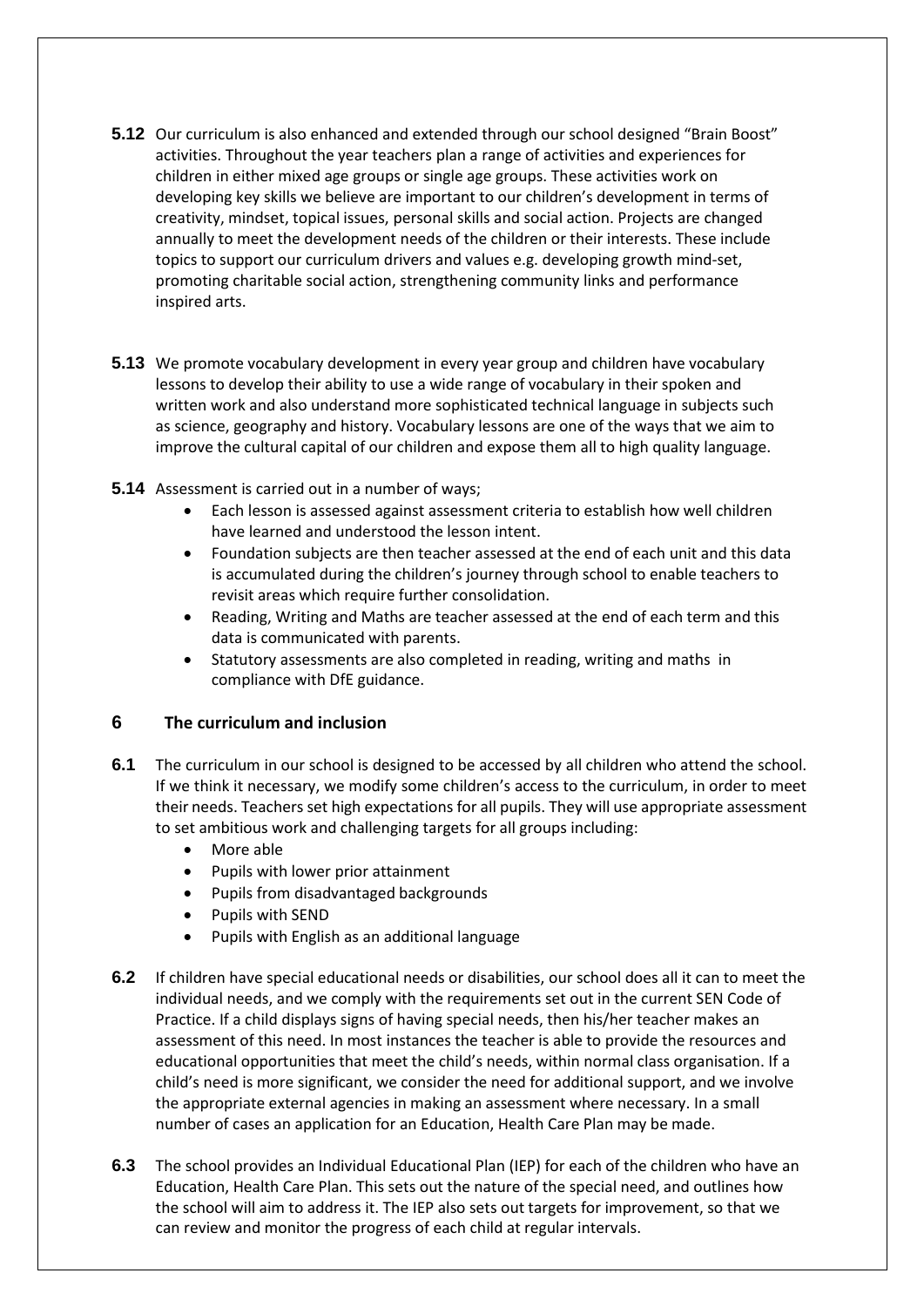- **6.4** Some children in our school have disabilities. We are committed to meeting the needs of these children, as we are to meeting the needs of all groups of children within our school. The school complies fully with the requirements of the Disability Discrimination Act. All reasonable steps are taken to ensure that these children are not placed at a substantial disadvantage compared to non-disabled children. Teaching and learning is appropriately modified for children with disabilities. For example, they may be given additional time to complete certain activities, or the teaching materials may be adapted.
- **6.5** Teachers will plan lessons to ensure that, where possible, there are no barriers to every pupil achieving.

#### **7 The Foundation Stage**

- **7.1** The curriculum that we teach in the reception classes meets the requirements of the Early Years Foundation Stage Statutory Framework. Our curriculum planning focuses on the statutory requirements as set out in Development Matters.
- **7.2** Our school fully supports the principle that young children learn through play, and lessons are planned using methods of continuous provision, adult focus tasks and in the moment planning. Teaching in the Foundation Stage classes builds on the experiences of the children in their pre-school learning and that of the learning toolkits issued during their home visits prior to starting school. We do all we can to build positive partnerships with the various nurseries and other pre-school providers in the area.
- **7.3** Each term in the Foundation Stage the teachers will assess the skills development of each child, and record this in the Foundation Stage Profile. This assessment forms an important part of the future curriculum planning for each child.
- **7.4** We are well aware that all children need the support of both the parents and the teachers to make good progress in school. We strive to build positive links with the parents of each child, by keeping them informed about how the children are being taught, and how well each child is progressing.

#### **8 Roles and Responsibilities**

- **8.1** The role of subject leaders is to:
	- provide a strategic lead and direction for the subject;
	- support and advise colleagues on issues related to the subject including subject knowledge;
	- monitor pupils' progress in that subject area;
	- provide efficient resource management for the subject.

A list of subject leaders can be found in appendix 1.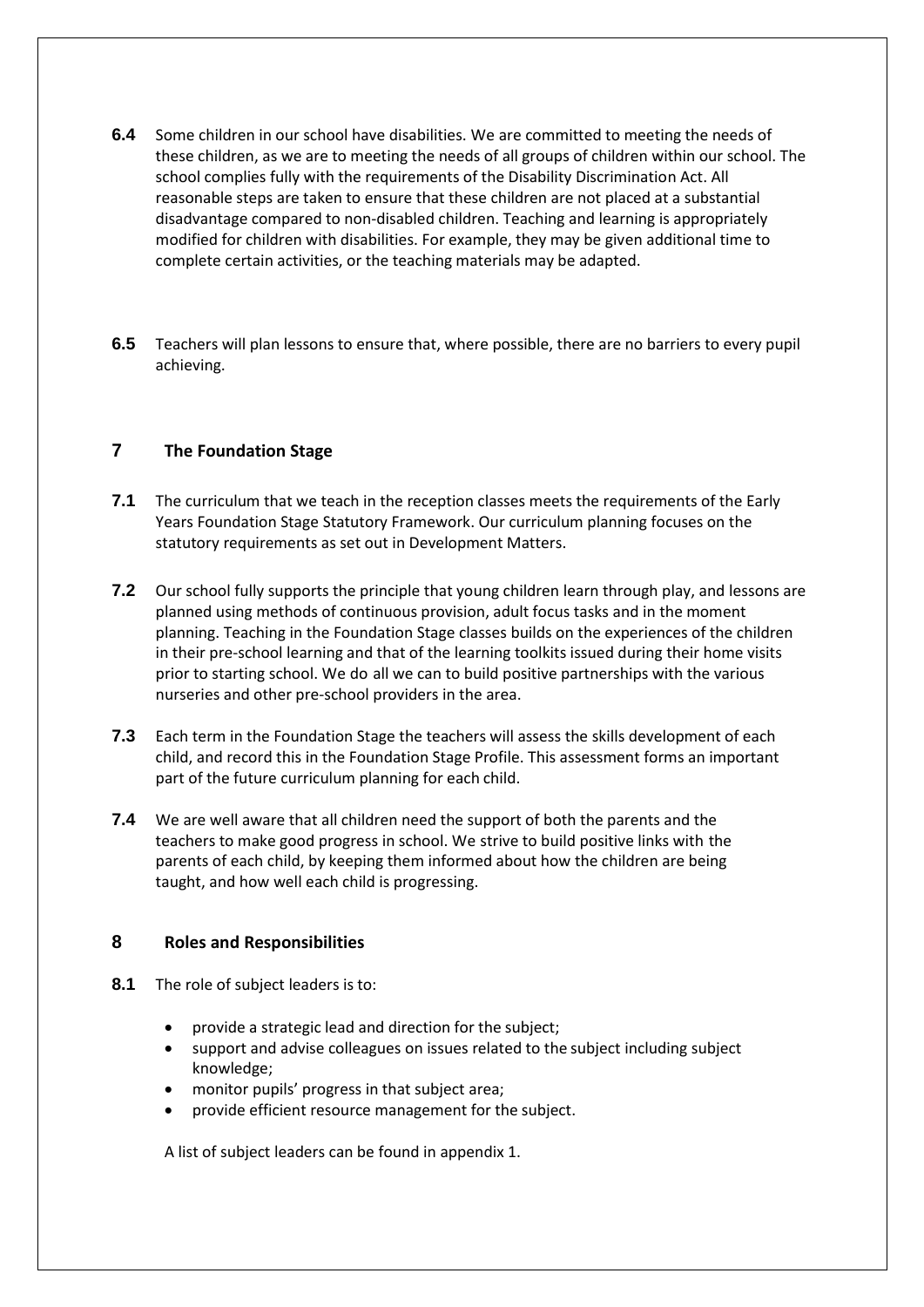- **8.2** It is the role of each subject leader to keep up to date with developments in their subject, at both national and local level. They review the way the subject is taught in the school, and plan for improvement. This development planning links to whole- school objectives. Each subject leader or foundation subject team reviews the curriculum plans for the subject, ensures that there is full coverage of the National Curriculum, and sees that progression is planned into schemes of work.
- **8.3** The Head teacher is responsible for making sure this policy is adhered to, ensuring that curriculum coverage is given the appropriate amount of time. As well as managing any legal requirements such as requests for withdrawal from subjects/lessons, appropriate assessment arrangements for subjects and making sure the governing board is involved in decision making and kept up to date on targets and developments.
- **8.4** Teachers are responsible for following the curriculum procedures in this policy and articulating the vision to pupils. They are also responsible for supporting the subject leader to continually improve subjects by providing constructive feedback and seeking support where they feel necessary.
- **8.5** Children are responsible for engaging with the curriculum and supporting the development of the subject by providing helpful feedback if asked to join pupil interviews.

#### **9 The Role of Parents**

- **9.1** We believe that parents have a fundamental role to play in helping children to learn. We do all we can to inform parents about what and how their children are learning:
	- by holding Parents' Evenings to explain our school strategies for literacy, numeracy and other areas of the curriculum and to discuss pupil progress;
	- by giving information to parents that outlines the topics that the children will be studying during that year at school through meetings, letters and information on the school website;
	- by sending parents annual reports in which we explain the progress made by each child, and indicate how the child can improve further;
	- explaining to parents how they can support their children with homework, regular shared reading and support with the online homework systems we use.
- **9.2** We believe that parents have the responsibility to support their children and the school in implementing school policies. This is outlined in our Home and School Partnership document.

We expect and require parents:

- to ensure that their child has the best attendance record possible;
- to do their best to keep their child healthy and fit to attend school;
- to inform school if there are matters outside of school that are likely to affect a child's performance or behaviour;
- to promote a positive attitude towards school and learning in general;
- to fulfil the requirements set out in the Home and School Partnership Agreement.
- We would like parents to ensure that their child is equipped for school with the correct uniform and PE kit.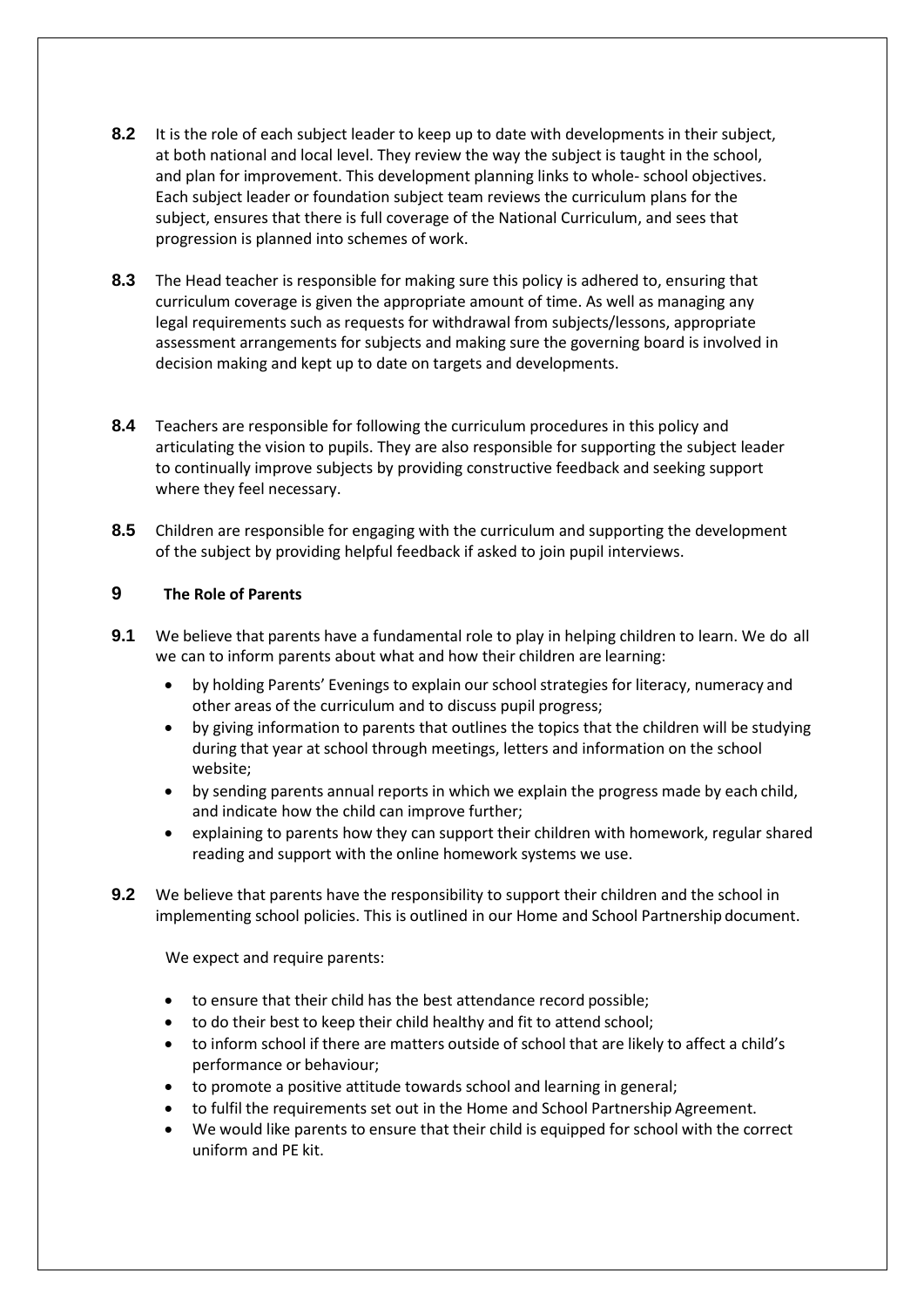#### **10 Homework**

- **10.1** The aims of homework at Mawsley are to develop fluency and consolidate learning that has taken place in the classroom. While we appreciate many of our children take part in out of school activities (and we actively encourage the uptake of additional out of school clubs) we also promote the importance of dedicating some time at home to advancing children's learning. This supports children to make the maximum progress and develops good work habits for the future.
- **10.2** As children move through the school, we increase the amount of homework that we give. However, there is no statutory regulation that children should undertake homework. The school actively promotes home reading as being the most important aspect of homework and hopes that all children become lifelong readers.
- **10.3** We utilise technology to support many of our homework activities including programmes such as MyMaths, Reading Eggs, TTRockstars, SPaG.com etc. We also provide reading books and spelling words for children on a weekly basis. In some cases teachers may adapt homework activities to better support children to make progress in a particular area e.g. reading comprehension activities, SAT's practise books.

#### **11 Monitoring, evaluation and review**

- **11.1** Staff development needs will be identified in line with this policy, Performance Management and continued professional development. The policy has been formulated to provide a basis for staff to evaluate the quality of teaching and learning in their classroom and across the school.
- **11.2** In order to provide a clear picture of the quality and consistency of practice across school, when evaluating teaching and learning, it will be monitored and evaluated through:
	- learning walks and drop ins;
	- sampling pupil's work;
	- sharing pupil's work throughout school and discussing quality;
	- internal and external moderation of pupils' work;
	- discussions with pupils.
- **11.3** Our governing board is responsible for monitoring the way the school curriculum is implemented. This committee reviews each subject area during its bi-annual cycle of review and development.
- **11.4** There is a named governor assigned to special needs, who liaises with the SEN coordinator, and monitors the ways in which special needs are addressed.
- **11.5** This policy is monitored by the governing board and will be reviewed every two years.